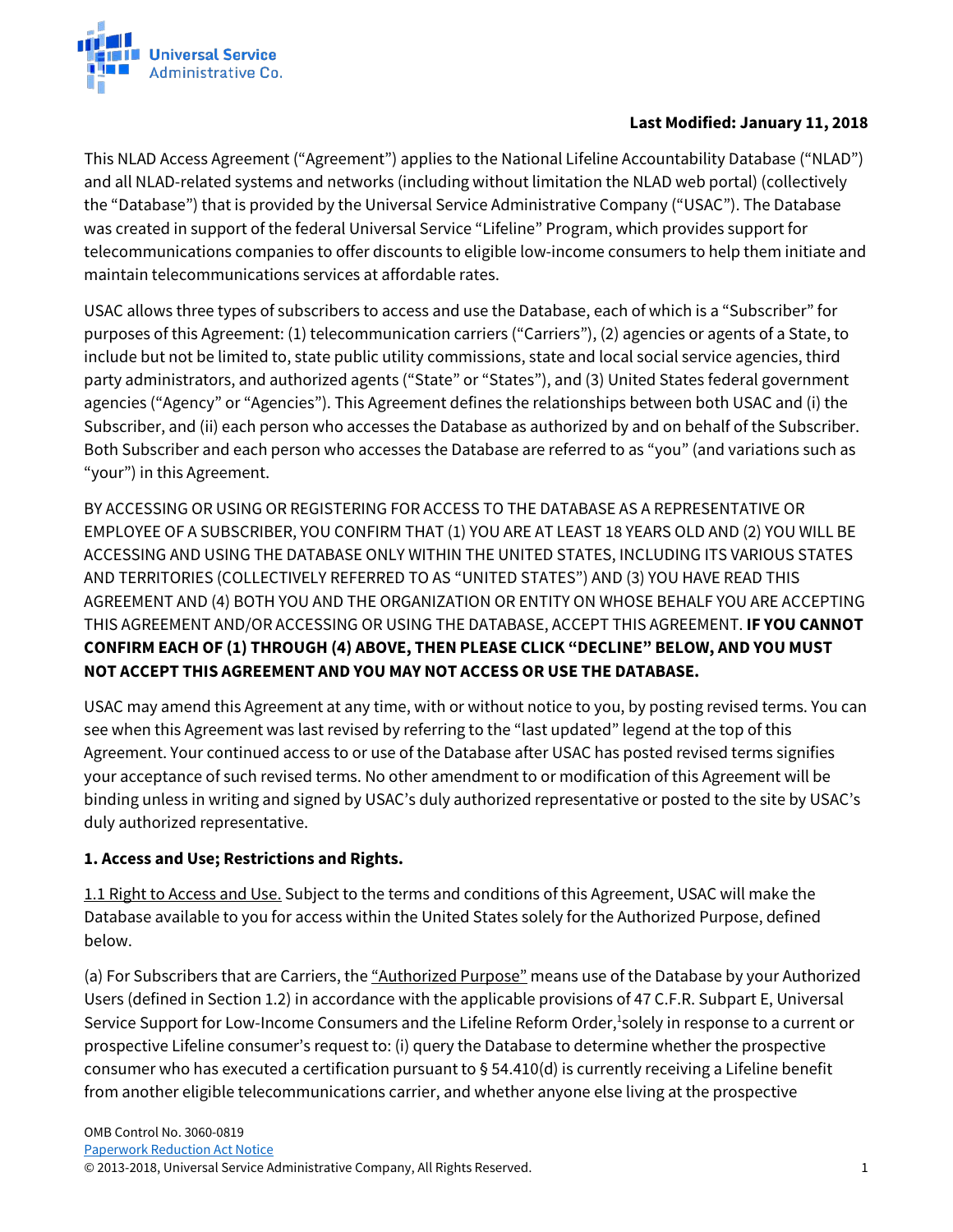

consumer's residential address is currently receiving a Lifeline benefit, and to inform the prospective consumer of the answers to such queries; (ii) enroll a current or prospective consumer not receiving a Lifeline benefit, (iii) update an existing Lifeline consumer's information; (iv) transfer the account of a consumer receiving a Lifeline benefit from another eligible telecommunications carrier to your Carrier (or, in the case of states, from one carrier to another); (v) de-enroll an existing Lifeline consumer; and (vi) claim and receive Lifeline program support based on subscribers enrolled in the Database. Carriers, in accordance with the applicable provisions of 47 C.F.R. Subpart E, Universal Service Support for Low-Income Consumers and the Lifeline Reform Order, may also conduct an initial upload of its Lifeline consumers to populate the database and thereafter run reports.

(b) For Subscribers that are States, the "Authorized Purpose" means using the Database in accordance with the applicable provisions of 47 C.F.R. Subpart E, Universal Service Support for Low-Income Consumers and the Lifeline Reform Order, solely in response to a prospective Lifeline participant's request to query the Database to determine whether the prospective Lifeline participant who has executed a certification pursuant to § 54.410(d) is currently receiving a Lifeline benefit from an eligible telecommunications carrier, and whether anyone else living at the prospective Lifeline participant's residential address is currently receiving a Lifeline benefit, and to inform the prospective Lifeline participant of the answers to such queries. States, in accordance with the applicable provisions of 47 C.F.R. Subpart E, Universal Service Support for Low-Income Consumers and the Lifeline Reform Order may also query the Database for the purpose of implementing and managing the Lifeline Program in their state.

(c) For Subscribers that are Agencies, the "Authorized Purpose" means using the Database to oversee the administration of the Lifeline Program (47 C.F.R. Subpart E) (including, but not limited to prevention and detection of waste, fraud and abuse) and as required in accordance with 47 C.F.R. § 54.702(j).

(d) You may be presented with a warning banner when you access the Database ("Banner"), and the contents of the Banner are a part of this Agreement and incorporated herein by reference as if included in their entirety, and you must accept and comply with the terms and conditions of the Banner. You acknowledge that USAC may modify the Database and/or the Banner at any time and for any reason or no reason, with or without notice to you. USAC is not responsible for any costs or expenses you may incur as a result of any modifications to the Database or the Banner.

<sup>1</sup> See *Lifeline and Link Up Reform and Modernization, et al.*, WC Docket Nos. 11-42, et al., Report and Order and Further Notice of Proposed Rulemaking, FCC 12-22, 27 FCC Rcd 6656 (2012) (*Lifeline Reform Order*).

## 1.2 User Accounts.

(a) State and Agency users must establish a unique NLAD account for each person authorized by it to use the Database in furtherance of the Authorized Purpose, each of whom shall be, for purposes of this Agreement, an "Authorized User" of the State or Agency, as applicable.

(b) The "Manager" is authorized by the State or Carrier and designated by the commissioner of the State or officer of the Company to have administrative rights for the use access to the Database in furtherance of the Authorized Purpose. The Manager may in turn authorize employees and independent contractors of its organization having a need to access the Database in support of the State's or Carrier's performance of the Authorized Purpose, to access the Database for the Authorized Purpose. Each such person is an "Authorized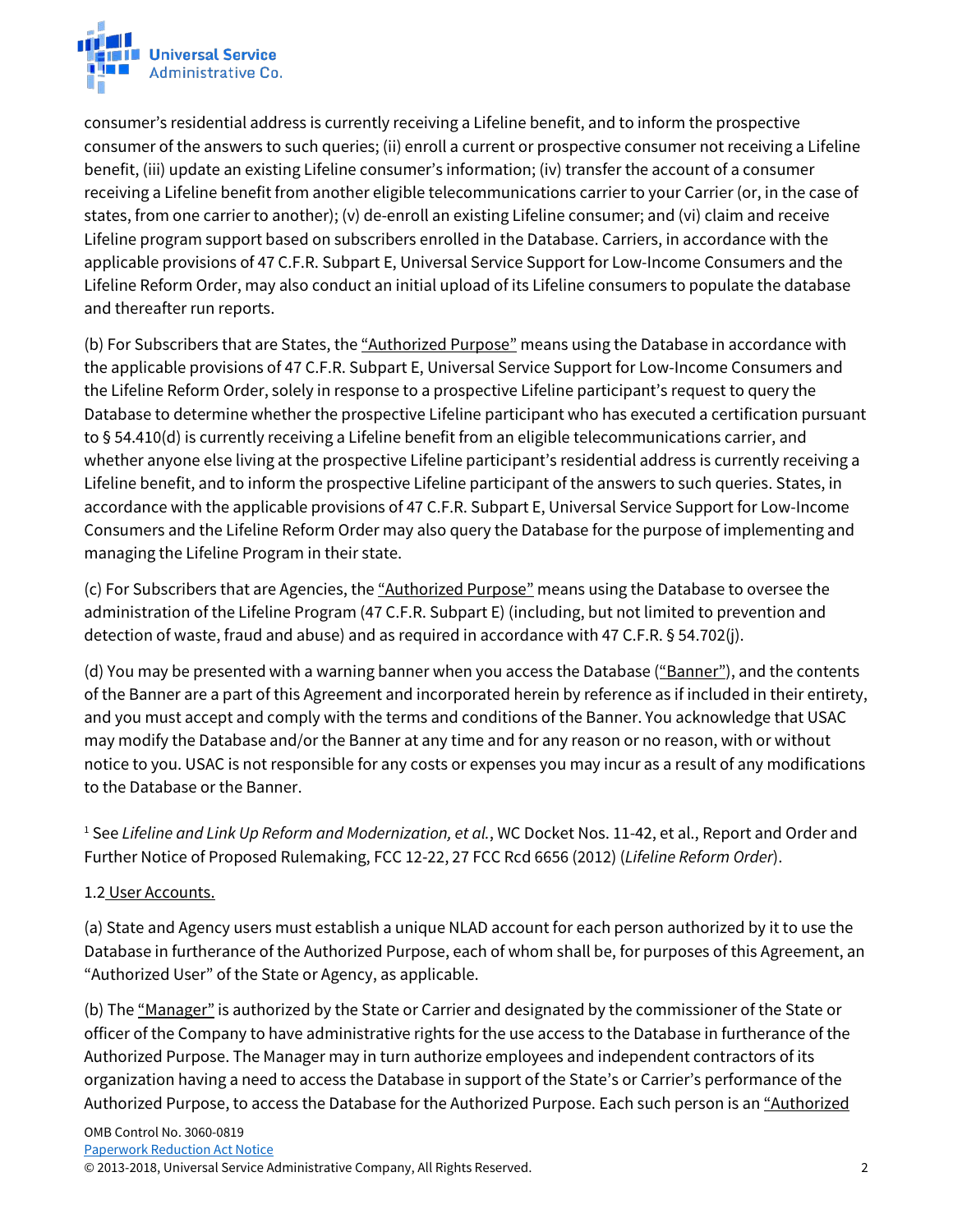

User" of the State or Carrier (and the Manager is also an "Authorized User" of the State or Carrier). Except for the API (defined below) Authorized Users, the Manager shall register its Authorized Users by name, and will designate each Authorized User for a particular account function (e.g., operations or analyst) as permitted by USAC. The Manager may change its Authorized Users' registrations and designations from time to time. If USAC or a Subscriber terminates or suspends a Manager's account, this will automatically result in terminating access for each of that Manager's Authorized Users. If a State or Carrier appoints a replacement Manager, the officer or commissioner must promptly update the Database.

(c) USAC will assign each Authorized User a user identification and password, and no one else may use this information to access the Database. You represent and warrant that all information you submit when you create a user account is accurate, current and complete, and that you will keep your account information accurate, current and complete. You are entirely responsible for maintaining the confidentiality of the information you hold for your account, including passwords, and for any and all activity that occurs under your account. You may not use the user identification or password of another account at any time, and you shall notify USAC immediately at netsec@usac.org if you suspect any unauthorized use of a user identification or password. Authorized Users may access and use the Database solely in furtherance of their respective Subscriber's performance of the Authorized Purpose.

1.3 Data and Privacy. Certain features of the Database may allow you to post, submit, store and manage personally identifiable information or consumer information ("Consumer Data"). By submitting Consumer Data to the Database, you represent and warrant to USAC that you have all necessary rights, permissions, licenses and/or consents to do so. You acknowledge that your access to and use of the Database and Consumer Data depends on applicable federal and state privacy laws and regulations and that the laws can and will change over time. You acknowledge that USAC will monitor and track your activity with respect to the Database, and you consent to such monitoring and tracking. NLAD is a federal system of records and all uses of your consumer data is limited to the routine uses authorized in the system of records notification (SORN) and the Privacy Act Statement located on the Lifeline application and recertification forms. USAC will treat such information, along with Consumer Data, all in accordance with USAC's privacy notice available on its website. You acknowledge that USAC may disclose information about you and/or your Consumer Data for purposes of administering the Lifeline Program, operating the Database and API, and for any other routine use as described in the SORN. You waive any claim you may have against USAC relating to its use of the foregoing information, except to the extent that such claim is caused by USAC's willful misconduct.

**You must notify USAC immediately if you know or have a reasonable suspicion that any person or entity has accessed or used the Database without authorization, or has used the Database other than for an Authorized Purpose.** Subscribers shall immediately terminate an Authorized User's access to the Database if such Subscriber knows or has a reasonable suspicion that such Authorized User has breached this Agreement or violated any applicable laws with respect to its use of the Database. If a security incident occurs with respect to the Database, you shall cooperate with USAC in its investigation of such incident and provide USAC with all relevant information.

1.4 Restrictions. You may not use, or allow others to use, the Database in any manner other than as expressly allowed in this Agreement. You may not: (i) reverse engineer, decompile, disassemble, re-engineer or otherwise create or attempt to create or permit, allow, or assist others to create the source code of the Database; (ii) copy, modify or create derivative works of the Database (except with respect to Consumer Data);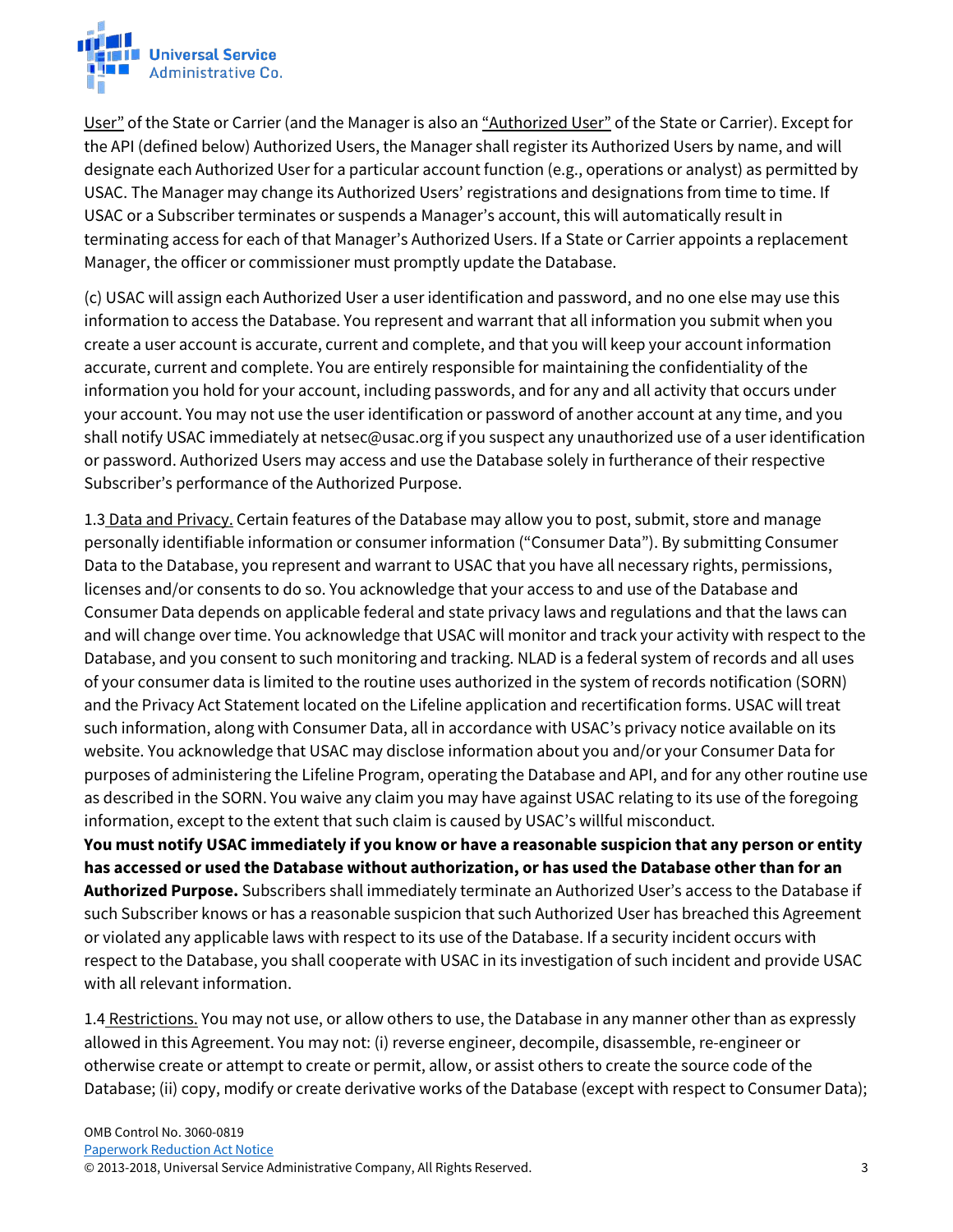

(iii) attempt to gain unauthorized access to the Database; or (iv) use the Database in whole or in part for any purpose except as expressly allowed under this Agreement (including without limitation allowing any distribution or sublicense of the Database or other access to the Database by any person or entity that is not an Authorized User in furtherance of the Authorized Purpose). In using the Database, you may not (a) falsely state or otherwise misrepresent information; (b) use or provide any fraudulent, misleading or inaccurate information; (c) defame, abuse, harass, or violate the rights of others, including without limitation others' privacy rights or rights of publicity; (d) access or use (or attempt to access or use) another user's account; (e) transmit any viruses, worms, trojan horses, malware, or other items of a destructive nature; (f) "frame" or "mirror" any portion of the Database; (g) use any robot, spider, site search/retrieval application or other manual or automatic device or process to retrieve, index, "data mine" or in any way reproduce or circumvent the navigational structure or presentation of the Database; (h) use the Database for illegal activity; or (i) probe, scan or test the vulnerability of the Database, breach the security or authentication measures on the Database, or take any action that imposes an unreasonable or disproportionately large load on the infrastructure of the Database.

1.5 API. USAC may provide States or Carriers with an application program interface or "API". A State or Carrier may allow only its Manager to install, run and copy the API (either itself or by an Authorized User authorized by the Manager for this specific purpose) at Subscriber's owned or controlled facility solely to develop and maintain an application for the State or Carrier that it may use solely to access and use the Database as permitted in this Agreement, and solely for the term of this Agreement. You shall not nor shall you allow any third party to: (i) decompile, disassemble, or otherwise reverse engineer or attempt to reconstruct or discover any source code or underlying ideas, user interface techniques or algorithms, file formats or programming or interoperability interfaces of the API; (ii) remove any product identification, copyright or other notices; (iii) modify the API or incorporate the API into or with other software or services or make derivative works thereof; or (iv) take any action that would cause the API to be placed in the public domain. USAC may modify the API at any time, with or without notice. USAC is not responsible for any costs or expenses you may incur as a result of any modifications to the API. If you access the Database via the API, then, without limiting any other provision herein, you must comply with the following terms:

A. The requirements for interconnection between the system owned and controlled by the State or Carrier ("Your System") and the Database are for the express purpose of exchanging data between Your System and the Database. No user services are offered by USAC.

B. The security of the information being passed on this two-way connection is protected through the use of a Federal Information Processing Standards (FIPS) 140-2 approved encryption mechanisms.

C. You may only access the Database and use it in accordance with all applicable laws, rules and regulations.

D. If you discover a security incident that directly affects (1) the integrity and/or confidentiality of the data being provided, and/or (2) the systems or network devices used to interface with the Database, you will report it in accordance with your incident reporting procedures and also to USAC at incident@usac.org.

E. The State or Carrier is responsible for logging and auditing its application processes and user activities involving the interconnection. Activities that will be recorded include event type, date and time of event, user identification, workstation identification, success or failure of access attempts, and security actions taken by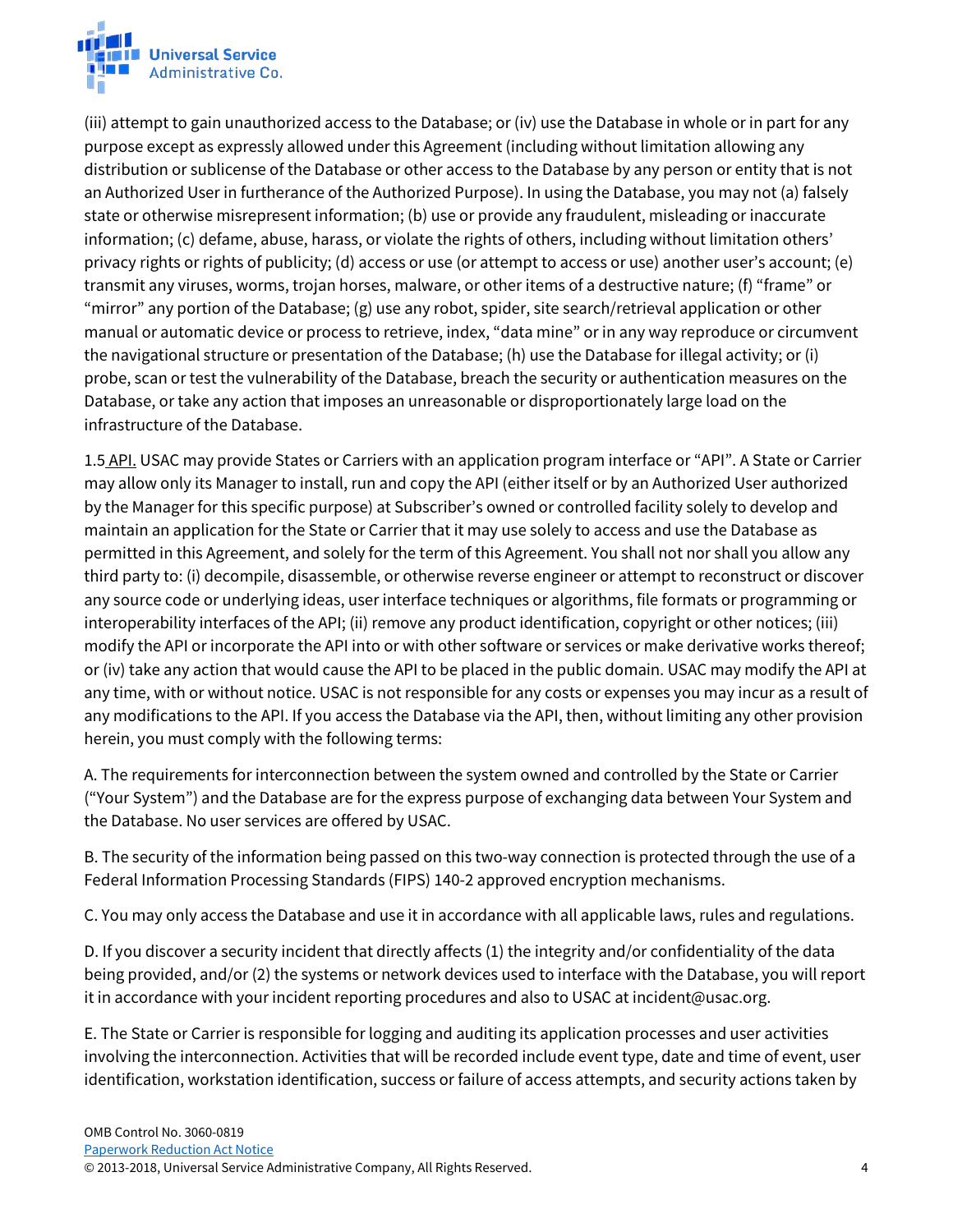

system administrators or security officers. You must retain audit logs consistent with the requirements of 47 C.F.R. § 54.417.

F. Your System must be described by a name, function, location, description of data (including sensitivity or classification level), and you must provide such information to USAC promptly upon receipt of written request.

G. You will designate and provide contact information for your technical lead. To safeguard the confidentiality, integrity, and availability of the connected systems and the data they store, process, and transmit, you agree to provide notice of specific events within the time frames indicated below:

a. You will immediately notify USAC by sending an email to incident@usac.org when a security incident(s) that directly affects (1) the integrity and/or confidentiality of the data being provided, and/or (2) the systems or network devices used to interface with the Database is detected, so USAC may take steps to determine whether its system has been compromised and to take appropriate security precautions. You shall provide formal notification in writing within five (5) business days after detection of the incident(s).

b. You will provide prompt notification of any changes in technical point of contact information by updating the Database.

H. Modifications to either system that are necessary to support the interconnection are the responsibility of the respective system owners' organization.

1.6 Reservation of Rights. As between the parties, USAC will at all times solely and exclusively own all right, title, and interest in and to the Database, the API, and all content in the foregoing, and all intellectual property or other rights in the foregoing, including but not limited to any and all modifications and derivative works. No licenses are granted by implication or estoppel, and all rights not expressly granted by USAC herein are expressly reserved by USAC.

1.7 Links to Other Sites. The Database may contain links to independent third-party web sites ("Linked Sites"). Linked Sites are provided solely as a convenience to you. You acknowledge that Linked Sites are not under USAC's control, and USAC is not responsible for and does not endorse the content of Linked Sites, including any products, information or materials contained therein. You must exercise independent judgment regarding your interaction with Linked Sites. You should review applicable terms and policies, including privacy and data gathering practices, of Linked Sites.

**2. Term and Termination.** The term of this Agreement commences upon your acceptance of this Agreement and terminates upon termination by either party as provided herein. USAC may terminate this Agreement and/or suspend or terminate your use of or access to the Database at any time, for any reason or no reason, with or without notice to you. A Subscriber may terminate this Agreement or any Authorized User account at any time in accordance with USAC's NLAD processes (which may include by managing online account settings). Upon termination of this Agreement: (i) all licenses granted by USAC to you are terminated; (ii) USAC will cease providing you and all related Authorized Users with access to the Database; and (iii) all issued passwords will be deactivated. Sections 1.5(E), 1.6, 5 and 6 will survive termination of this Agreement.

**3. Communications Protocols.** You must deliver and receive data to and from the Database via protocols and standards determined by USAC. You are responsible for procuring, installing, and maintaining all applications,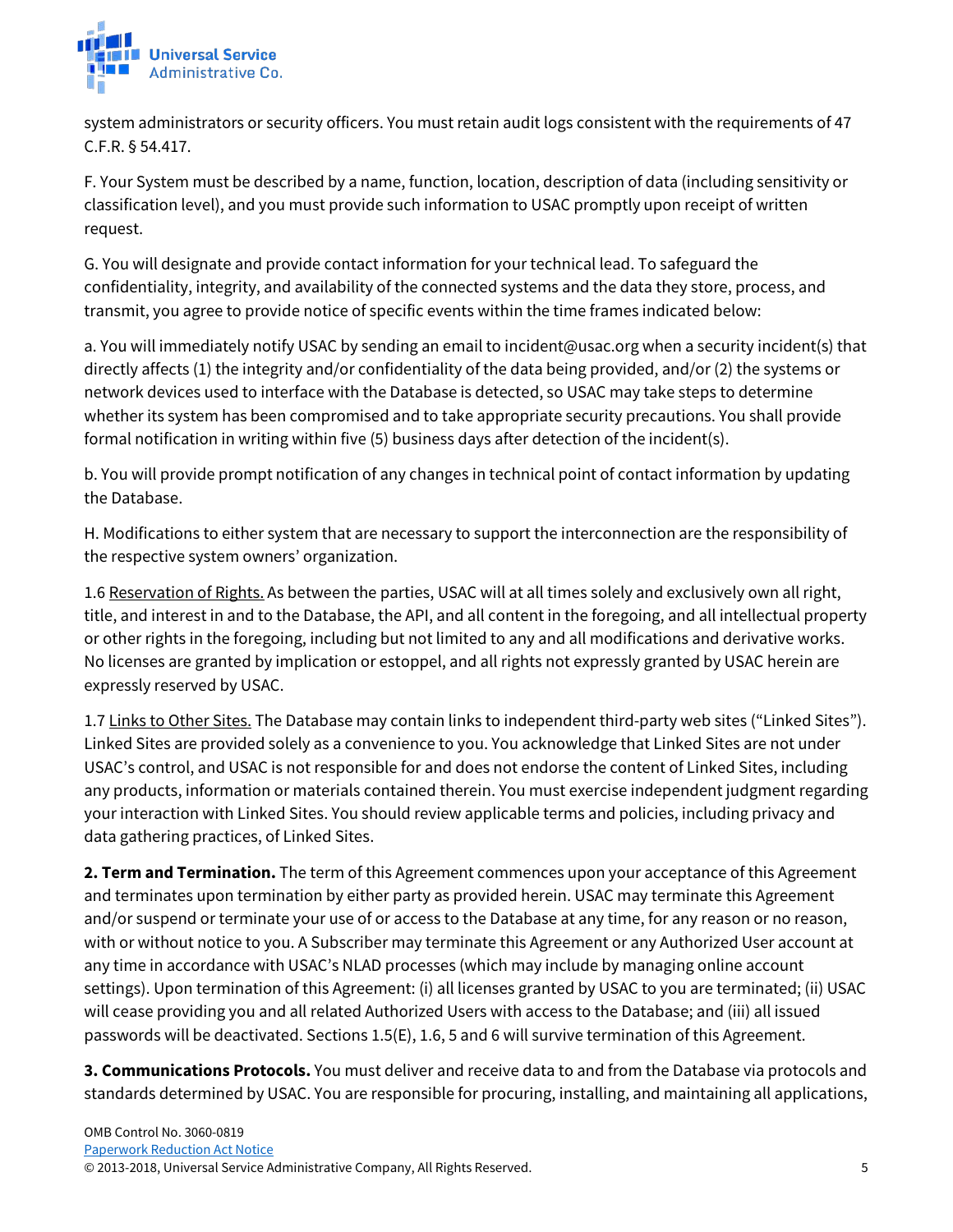

equipment, telephone lines, communications interfaces, software (including web browser) and other hardware and software necessary to access the Database and to use the API, and USAC is not responsible for any costs or expenses incurred by you in any such activities. You will comply with all laws, rules and regulations applicable to your use of the Database and/or API, including without limitation all applicable privacy laws, rules and regulations. Except as allowed by your Authorized Purpose, you will keep all information disclosed or made available by USAC to you hereunder, including without limitation the API and information received from the Database, in strict confidence, and shall not disclose, transmit, inform or make available such information to any entity or person, except to Authorized Users. You may use such information only in furtherance of an Authorized Purpose.

You agree that USAC may provide you with any Communications in electronic format including by electronic mail (i.e., email) or by posting online in the NLAD and that USAC may discontinue sending Communications it has formerly sent in paper format by First Class mail. "Communications" mean any written correspondence, notice, disclosure, document or other information that USAC provides to you, or that you sign or submit or agree to. The date of an electronic Communication for the purpose of determining any deadline by which you must respond is the later of the date on which the Communication was posted in NLAD or the date it was emailed to you. You agree to provide USAC with an accurate and complete e-mail address, administrator information and all other contact information related to your User Account and to update this information as soon as it changes. You may request that USAC provide you with a duplicate paper copy of a specific electronic Communication by contacting USAC at (800)234-9473. If there is a response deadline associated with this Communication, the response deadline will be calculated from the date it was posted in NLAD or emailed to you. USAC reserves the right, but assumes no obligation, to provide a paper (instead of electronic) copy of any Communication. In that event, if there is a response deadline associated with this Communication, the deadline will be calculated from the date that appears on the Communication (i.e., letter date).

**4. Disclaimer.** TO THE MAXIMUM EXTENT PERMITTED UNDER APPLICABLE LAW, BY ACCEPTING THIS AGREEMENT, YOU ACKNOWLEDGE AND AGREE THAT THE DATABASE AND API ARE PROVIDED "AS IS" and "AS AVAILABLE" WITH NO WARRANTIES WHATSOEVER, INCLUDING, WITHOUT LIMITATION, ANY IMPLIED WARRANTIES OF MERCHANTABILITY, FITNESS FOR A PARTICULAR PURPOSE AND NON-INFRINGEMENT. USAC DOES NOT WARRANT THE DATABASE OR THE API WILL BE ERROR-FREE OR PROVIDED OR BE AVAILABLE WITHOUT INTERRUPTION OR WITH CONTINUOUS ACCESS, OR SECURE, OR THAT ERRORS OR DEFECTS CAN OR WILL BE FIXED, AND USAC ASSUMES NO LIABILITY WHATSOEVER FOR THE DATABASE, ITS CONTENTS OR YOUR USE OF THE DATABASE. THE FOREGOING DISCLAIMERS ALSO APPLY TO USAC'S SUPPLIERS AND LICENSORS OF PRODUCTS AND SERVICES. USAC has no obligation to provide updates, support and/or maintenance with respect to the Database or the API. USAC makes no representations or warranties as to the accuracy or completeness of the Database, and you accept responsibility for, and acknowledge that you exercise your own independent judgment in, your use of the Database and any results obtained therefrom.

**5. Limitations of Liability.** TO THE MAXIMUM EXTENT PERMITTED UNDER APPLICABLE LAW, IN NO EVENT SHALL USAC OR ITS SUPPLIERS OR LICENSORS BE LIABLE FOR LOSS OR DAMAGE OF LOST PROFITS OR REVENUES OR SIMILAR ECONOMIC LOSS, OR FOR ANY CONSEQUENTIAL, SPECIAL, INCIDENTAL, COST OF SUBSTITUTE GOODS OR SERVICES, INDIRECT OR PUNITIVE DAMAGES, WHETHER IN CONTRACT, TORT OR OTHERWISE, ARISING OUT OF OR IN CONNECTION WITH THE PERFORMANCE OR NON-PERFORMANCE OF THIS